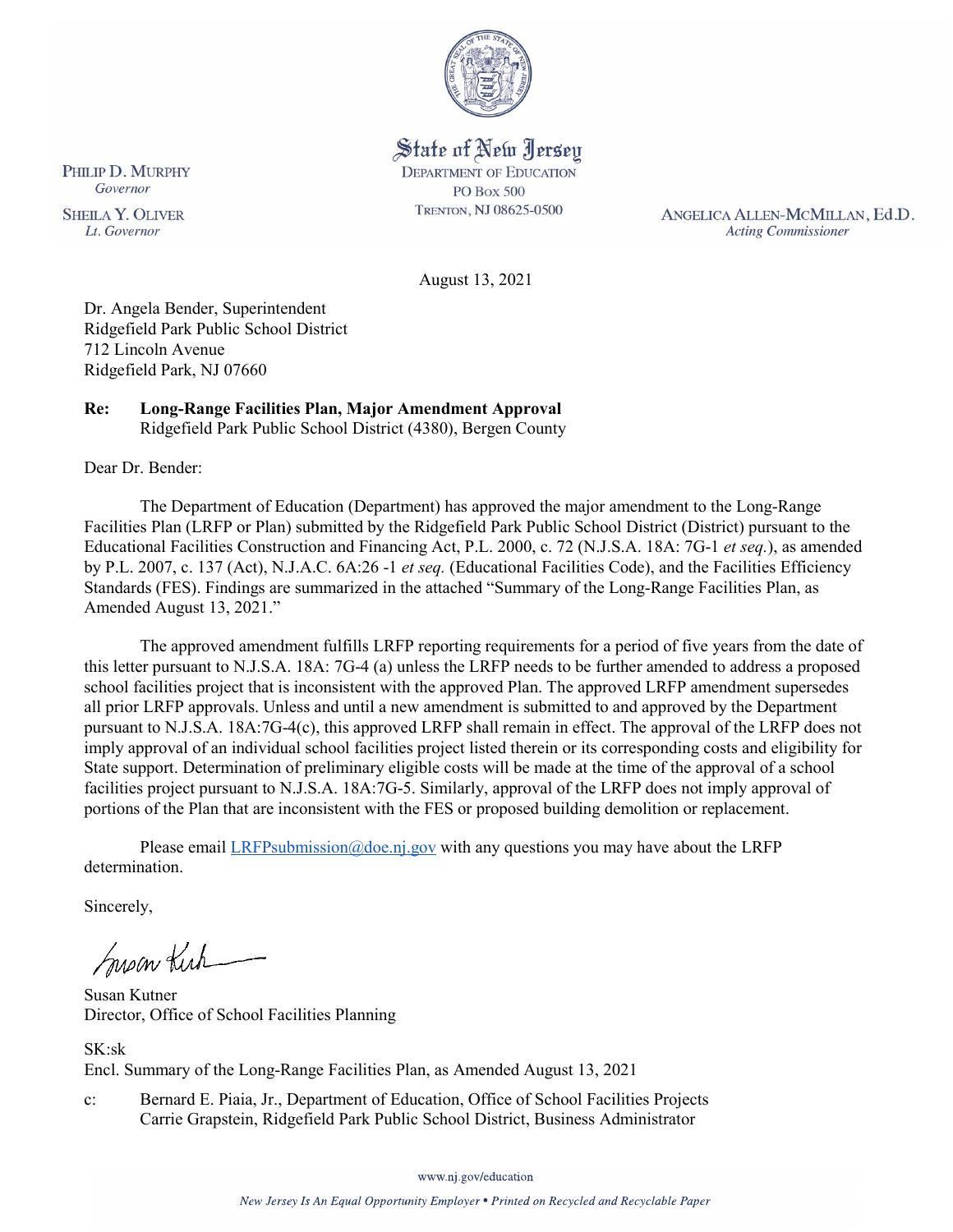# **Ridgefield Park Public School District (4380) Summary of the Long-Range Facilities Plan, as Amended August 13, 2021**

The Department of Education (Department) has completed its review of the major amendment to the Long-Range Facilities Plan (LRFP or Plan) submitted by the Ridgefield Park Public School District (District) pursuant to the Educational Facilities Construction and Financing Act, P.L. 2000, c. 72 (N.J.S.A. 18A: 7G-1 *et seq.*), as amended by P.L. 2007, c. 137 (Act), N.J.A.C. 6A:26-1 et seq. (Educational Facilities Code), and the Facilities Efficiency Standards (FES).

The following provides a summary of the District's approved amended LRFP. The summary is based on the standards set forth in the Act, the Educational Facilities Code, the FES, District-reported information in the Department's LRFP reporting system, and supporting documentation. The referenced reports in *italic* text are standard reports available on the Department's LRFP website.

# **1. Inventory Overview**

The District is classified as a Regular Operating District (ROD) for funding purposes. It provides services for students in grades PK-12.

The District identified existing and proposed schools, sites, buildings, rooms, and site amenities in its LRFP. Table 1 lists the number of existing and proposed district schools, sites, and buildings. Detailed information can be found in the *School Asset Inventory Report* and the *Site Asset Inventory Report.*

**As directed by the Department, school facilities projects that have received initial approval by the Department and have been approved by the voters, if applicable, are represented as "existing" in the LRFP.** Approved projects that include new construction and/or the reconfiguration/reassignment of existing program space are as follows: n/a.

| Category                                     | <b>Existing</b> | <b>Proposed</b> |
|----------------------------------------------|-----------------|-----------------|
| Number of Schools (assigned DOE school code) |                 |                 |
| Number of School Buildings <sup>1</sup>      |                 |                 |
| Number of Non-School Buildings <sup>2</sup>  |                 |                 |
| Number of Vacant Buildings                   |                 |                 |
| Number of Sites                              |                 |                 |

#### **Table 1: Number of Schools, School Buildings, and Sites**

Based on the existing facilities inventory submitted by the District:

- Schools using leased buildings (short or long-term):  $n/a$
- Schools using temporary classroom units (TCUs), excluding TCUs supporting construction: n/a
- Vacant/unassigned school buildings:  $n/a$

 $\overline{a}$ 

<span id="page-1-1"></span><span id="page-1-0"></span>*<sup>1</sup>* Includes district-owned buildings and long-term leases serving students in district-operated programs

<sup>&</sup>lt;sup>2</sup> Includes occupied district-owned buildings not associated with a school, such as administrative buildings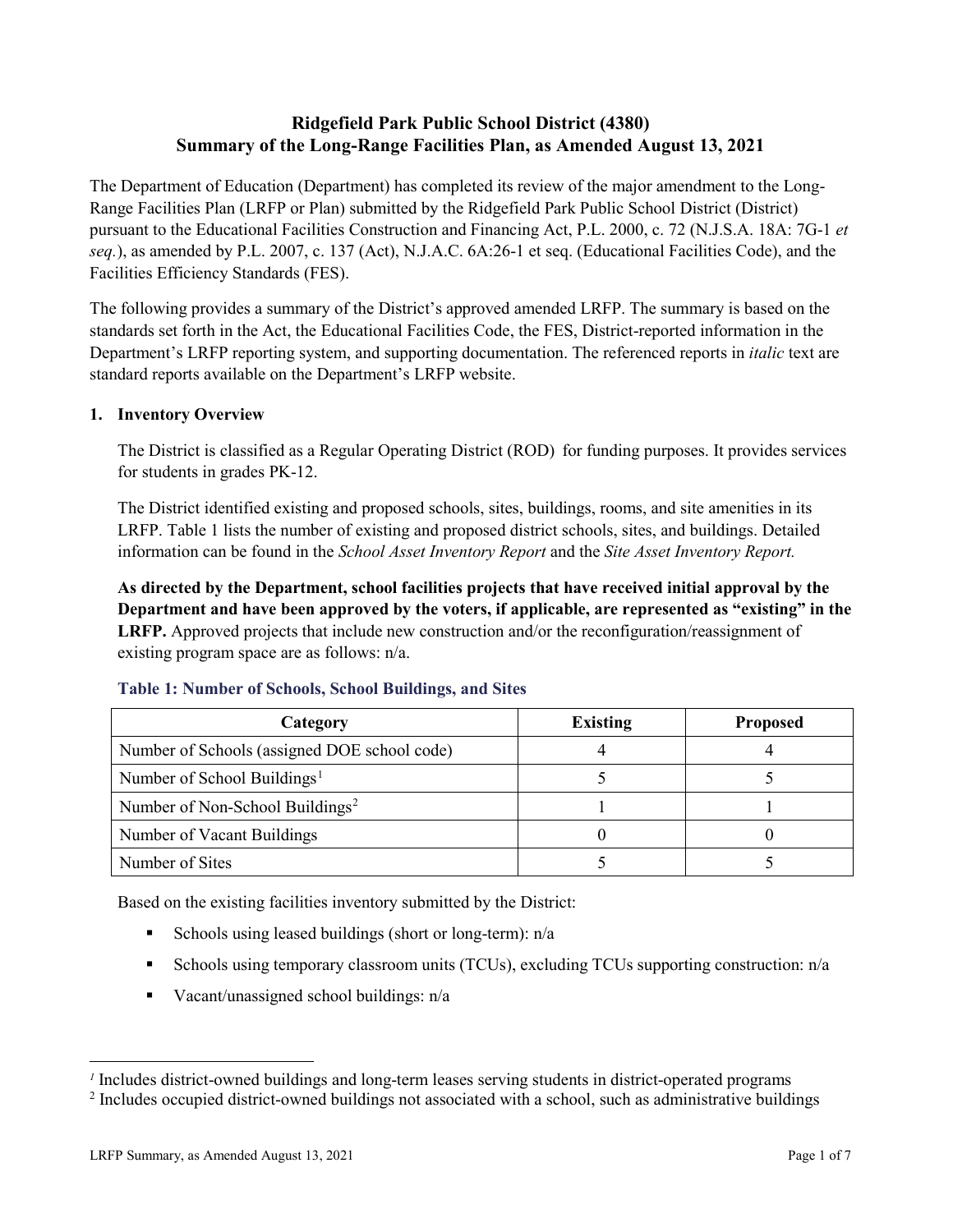Findings:

The Department has determined that the proposed inventory is adequate for approval of the District's LRFP amendment. However, the LRFP determination does not imply approval of an individual school facilities project listed within the LRFP; the District must submit individual project applications for project approval.

# **2. District Enrollments**

The District determined the number of students, or "proposed enrollments," to be accommodated for LRFP planning purposes on a district-wide basis and in each school.

The Department minimally requires the submission of a standard cohort-survival projection using historic enrollment data from the Application for School State Aid (ASSA) or NJ Smart. The cohort-survival method projection method forecasts future students based upon the survival of the existing student population as it moves from grade to grade. A survival ratio of less than 1.00 indicates a loss of students, while a survival ratio of more than 1.00 indicates the class size is increasing. For example, if a survival ratio tracking first to second grade is computed to be 1.05, the grade size is increasing by 5% from one year to the next. The cohort-survival projection methodology works well for communities with stable demographic conditions. Atypical events impacting housing or enrollments, such as an economic downturn that halts new housing construction or the opening of a charter or private school, typically makes a cohort-survival projection less reliable.

#### **Proposed enrollments are based on a standard cohort-survival enrollment projection.**

Adequate supporting documentation was submitted to the Department to justify the proposed enrollments. Table 2 provides a comparison of existing and projected enrollments. All totals include special education students.

|                              | <b>Existing Enrollments</b> | <b>District Proposed Enrollments</b> |
|------------------------------|-----------------------------|--------------------------------------|
| <b>Grades</b>                | 2020-21                     | 2023-24                              |
| PK (excl. private providers) | 12                          | 36                                   |
| Grades K to 5                | 794                         | 761                                  |
| Grades 6 to 8                | 485                         | 415                                  |
| Grades 9 to 12               | 859                         | 882                                  |
| <b>Totals PK to 12</b>       | 2,150                       | 2,094                                |

# **Table 2: Enrollments**

Findings:

The Department has determined the District's proposed enrollments to be acceptable for approval of the District's LRFP amendment. The Department will require a current enrollment projection at the time an application for a school facilities project is submitted incorporating the District's most recent enrollments in order to verify that the LRFP's planned capacity is appropriate for the updated enrollments.

# **3. District Practices Capacity**

Based on information provided in the room inventories, District Practices Capacity was calculated for each school building to determine whether adequate capacity is proposed for the projected enrollments based on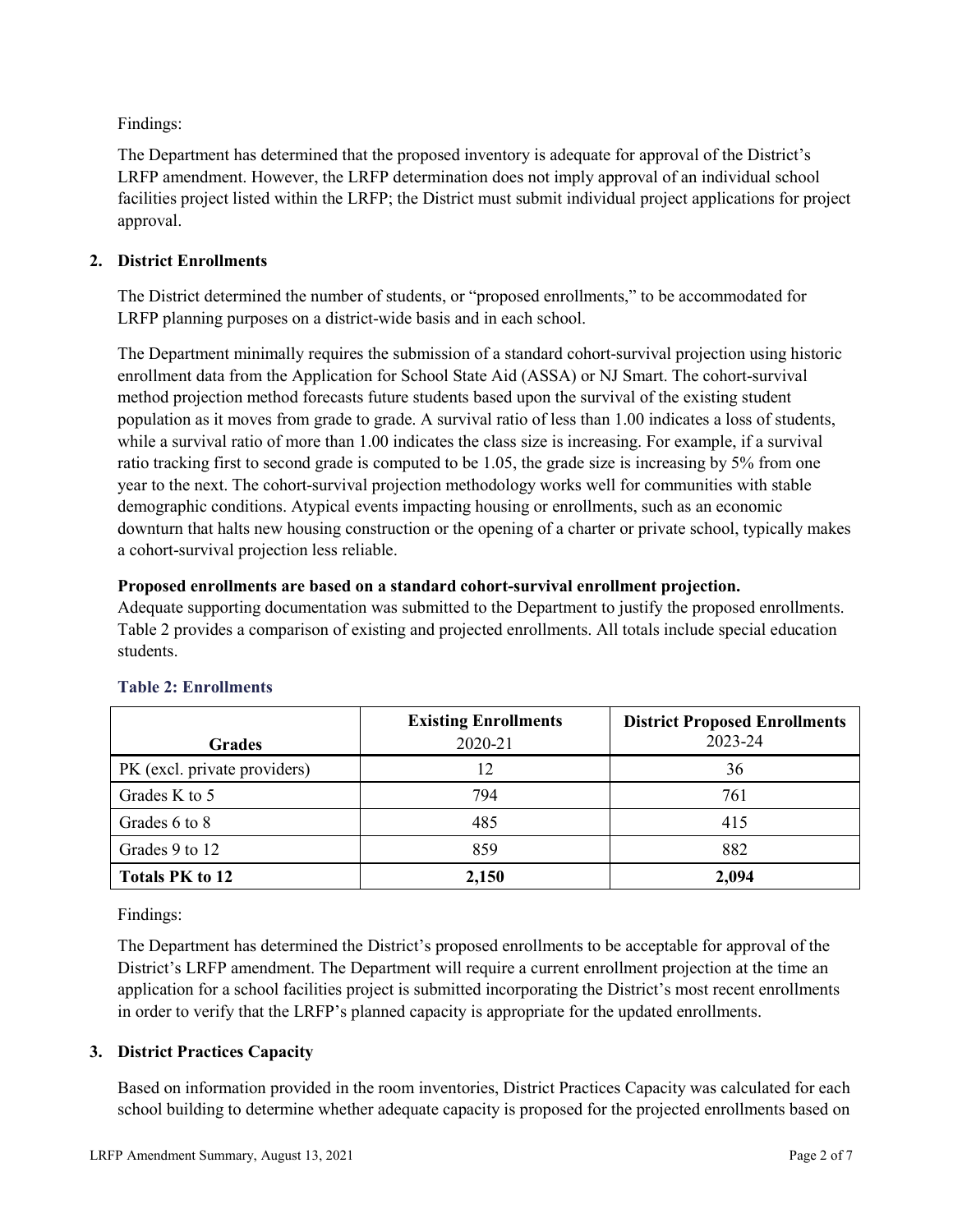district scheduling and class size practices. The capacity totals assume instructional buildings can be fully utilized regardless of school sending areas, transportation, and other operational issues. The calculations only consider district-owned buildings and long-term leases; short term leases and temporary buildings are excluded. **A capacity utilization factor of 90% for classrooms serving grades K-8 and 85% for classrooms serving grades 9-12 is applied in accordance with the FES.** No capacity utilization factor is applied to preschool classrooms.

In certain cases, districts may achieve adequate District Practices Capacity to accommodate enrollments but provide inadequate square feet per student in accordance with the FES, resulting in educational adequacy issues and "Unhoused Students." Unhoused students are considered in the "Functional Capacity" calculations used to determine potential State support for school facilities projects and are analyzed in Section 4.

Table 3 provides a summary of proposed enrollments and existing and proposed District-wide capacities. Detailed information can be found in the LRFP website reports titled *FES and District Practices Capacity Report, Existing Rooms Inventory Report, and Proposed Rooms Inventory Report.*

| <b>Grades</b>              | <b>Proposed</b><br><b>Enrollments</b> | <b>Existing</b><br><b>District</b><br><b>Practices</b><br>Capacity | <b>Existing</b><br>Deviation* | <b>Proposed</b><br><b>District</b><br><b>Practices</b><br>Capacity | <b>Proposed</b><br>Deviation* |
|----------------------------|---------------------------------------|--------------------------------------------------------------------|-------------------------------|--------------------------------------------------------------------|-------------------------------|
| Elementary ( $PK$ to 5)    | 797                                   | 776.83                                                             | $-20.17$                      | 776.83                                                             | $-20.17$                      |
| Middle $(6 \text{ to } 8)$ | 415                                   | 416.17                                                             | 1.17                          | 416.17                                                             | 1.17                          |
| High $(9 \text{ to } 12)$  | 882                                   | 879.75                                                             | $-2.25$                       | 879.75                                                             | $-2.25$                       |
| <b>District Totals</b>     | 2094                                  | 2,072.75                                                           | $-21.25$                      | 2,072.75                                                           | $-21.25$                      |

# **Table 3: District Practices Capacity Analysis**

*\* Positive numbers signify surplus capacity; negative numbers signify inadequate capacity. Negative values for District Practices capacity are acceptable for approval if proposed enrollments do not exceed 100% capacity utilization.*

Considerations:

- Based on the proposed enrollments and existing room inventories, the District is projected to have inadequate capacity for the following grade groups, assuming all school buildings can be fully utilized: n/a
- Adequate justification has been provided by the District if the proposed capacity for a school significantly deviates from the proposed enrollments. Generally, surplus capacity is acceptable for LRFP approval if additional capacity is not proposed through new construction.

# Findings:

The Department has determined that proposed District capacity, in accordance with the proposed enrollments, is adequate for approval of the District's LRFP amendment. The Department will require a current enrollment projection at the time an application for a school facilities project is submitted, incorporating the District's most recent Fall Enrollment Report, in order to verify that the LRFP's planned capacity meets the District's updated enrollments.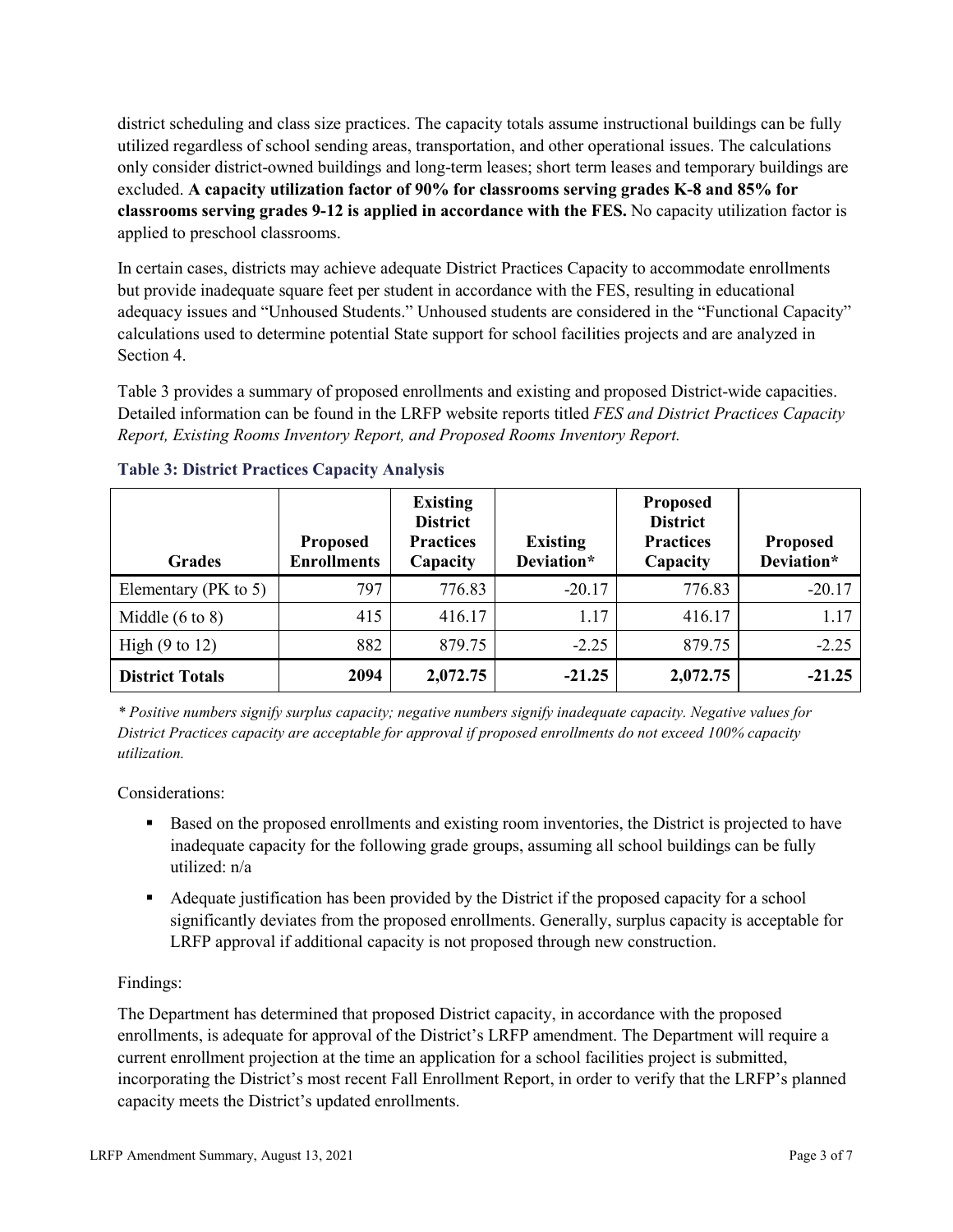#### **4. New Construction Funding Eligibility**

*Functional Capacity* was calculated and compared to the proposed enrollments to provide a **preliminary estimate** of Unhoused Students and new construction funding eligibility. **A final determination will be made at the time of project application approval.**

*Functional Capacity* is the adjusted gross square footage of a school building *(total gross square feet minus excluded space)* divided by the minimum area allowance per full-time equivalent student for the grade level contained therein. *Unhoused Students* is the number of students projected to be enrolled in the District that exceeds the Functional Capacity of the District's schools pursuant to N.J.A.C. 6A:26-2.2(c). *Excluded Square Feet* includes (1) square footage exceeding the FES for any pre-kindergarten, kindergarten, general education, or self-contained special education classroom; (2) grossing factor square footage *(corridors, stairs, mechanical rooms, etc.)* that exceeds the FES allowance, and (3) square feet proposed to be demolished or discontinued from use. Excluded square feet may be revised during the review process for individual school facilities projects.

Table 4 provides a preliminary assessment of the Functional Capacity, Unhoused Students, and Estimated Maximum Approved Area for Unhoused Students for each FES grade group. The calculations exclude temporary facilities and short-term leased buildings. School buildings proposed for whole or partial demolition or reassignment to a non-school use are excluded from the calculations pending project application review. If a building is proposed to be reassigned to a different school, the square footage is applied to the proposed grades after reassignment. Buildings that are not assigned to a school are excluded from the calculations. In addition, only preschool students eligible for state funding (former ECPA students) are included. Detailed information concerning the calculations can be found in the *Functional Capacity and Unhoused Students Report* and the *Excluded Square Footage Report.*

| Category                                     | PK/K to 5 | 6 to 8    | 9 to 12   | <b>Total</b> |
|----------------------------------------------|-----------|-----------|-----------|--------------|
| Eligible PK /K-12 Proposed Enrollments       | 797       | 415       | 882       |              |
| FES Area Allowance (SF/student)              | 125.00    | 134.00    | 151.00    |              |
| <b>Prior to Completion of Proposed Work:</b> |           |           |           |              |
| <b>Existing Gross Square Feet</b>            | 90,171    | 47,735    | 100,200   | 238,106      |
| <b>Adjusted Gross Square Feet</b>            | 88,128    | 47,072    | 99,610    | 234,811      |
| <b>Adjusted Functional Capacity</b>          | 697.46    | 337.85    | 677.86    |              |
| <b>Unhoused Students</b>                     | 99.54     | 77.15     | 204.14    |              |
| Est. Max. Area for Unhoused Students         | 12,443.50 | 19,338.72 | 30,825.22 |              |
| <b>After Completion of Proposed Work:</b>    |           |           |           |              |
| Gross Square Feet                            | 90,171    | 47,735    | 100,200   | 238,106      |
| New Gross Square Feet                        | $\theta$  | 0         | $\theta$  | $\Omega$     |
| <b>Adjusted Gross Square Feet</b>            | 88,128    | 47,072    | 99,610    | 234,811      |
| <b>Functional Capacity</b>                   | 697.46    | 337.85    | 677.86    |              |
| <b>Unhoused Students after Construction</b>  | 99.54     | 77.15     | 204.14    |              |
| Est. Max. Area Remaining                     | 12,443.50 | 19,338.72 | 30,825.22 |              |

#### **Table 4: Estimated Maximum Approved Area for Unhoused Students**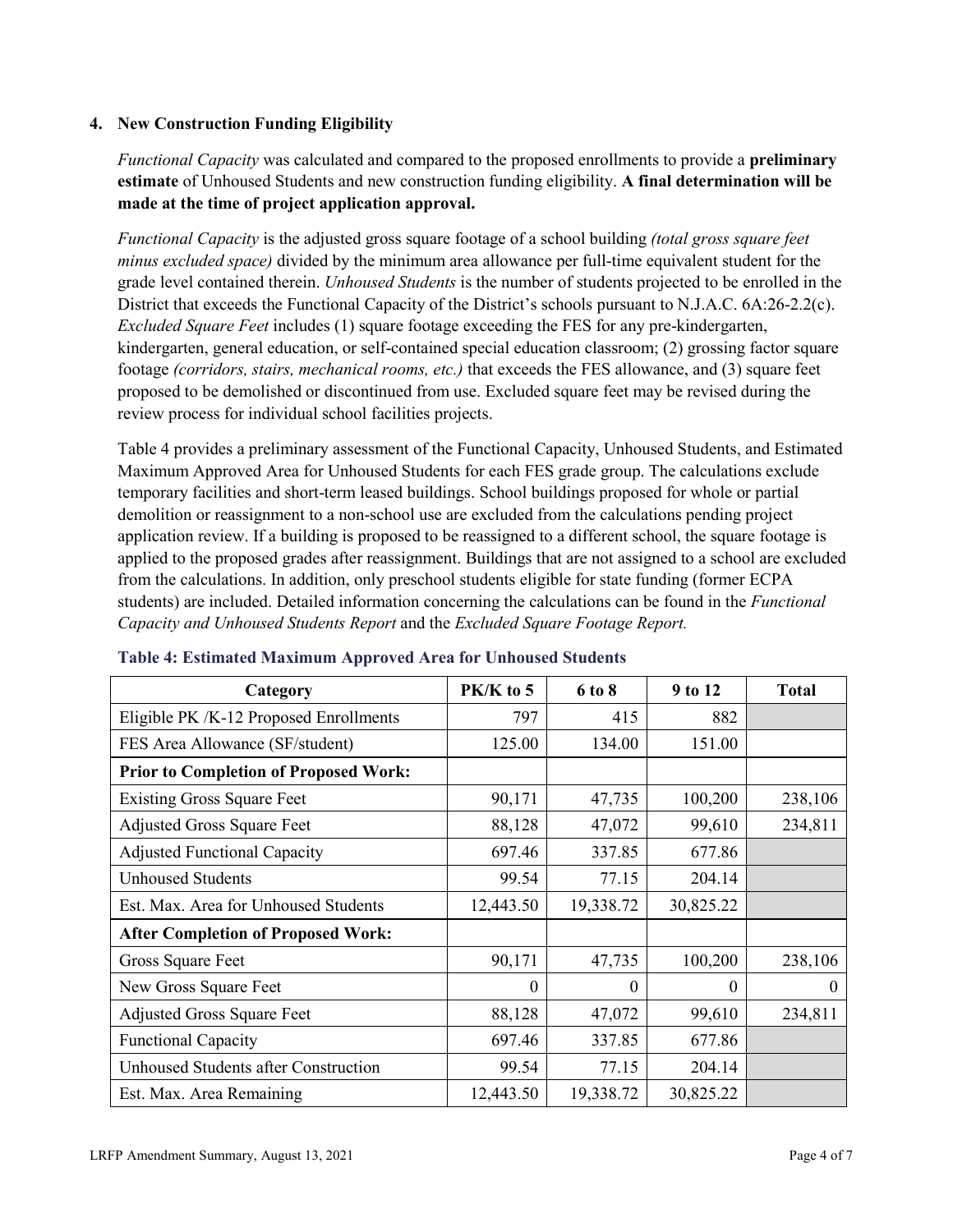Facilities used for non-instructional or non-educational purposes are ineligible for State support under the Act. However, projects for such facilities shall be reviewed by the Department to determine whether they are consistent with the District's LRFP and whether the facility, if it is to house students (full or part time) conforms to educational adequacy requirements. These projects shall conform to all applicable statutes and regulations.

Estimated costs represented in the LRFP by the District are for capital planning purposes only. The estimates are not intended to represent preliminary eligible costs or final eligible costs of approved school facilities projects.

Considerations:

- The District does not have approved projects pending completion, as noted in Section 1, that impact the Functional Capacity calculations.
- **The Functional Capacity calculations** *exclude* square feet proposed for demolition or discontinuation for the following FES grade groups and school buildings pending a feasibility study and project review: n/a.
- Based on the preliminary assessment, the District has Unhoused Students prior to the completion of proposed work for the following FES grade groups: PK-5, 6-8, 9-12.
- New construction is proposed for the following FES grade groups: n/a.
- Proposed new construction exceeds the estimated maximum area allowance for Unhoused Students prior to the completion of the proposed work for the following grade groups: n/a.
- The District, based on the preliminary LRFP assessment, will have Unhoused Students after completion of the proposed LRFP work. If the District is projected to have Unhoused Students, adequate justification has been provided to confirm educational adequacy in accordance with Section 6 of this determination.

# Findings:

Functional Capacity and Unhoused Students calculated in the LRFP are preliminary estimates. Preliminary Eligible Costs (PEC) and Final Eligible Costs (FEC) will be included in the review process for specific school facilities projects. A feasibility study undertaken by the District is required if building demolition or replacement is proposed per N.J.A.C. 6A:26-2.3(b)(10).

# **5. Proposed Work**

The District assessed program space, capacity, and physical plant deficiencies to determine corrective actions. Capital maintenance, or *"system actions,"* address physical plant deficiencies due to operational, building code, and /or life cycle issues. Inventory changes, or *"inventory actions,*" add, alter, or eliminate sites, site amenities, buildings, and/or rooms.

The Act (N.J.S.A. 18A:7G-7b) provides that all school facilities shall be deemed suitable for rehabilitation unless a pre-construction evaluation undertaken by the District demonstrates to the satisfaction of the Commissioner that the structure might pose a risk to the safety of the occupants even after rehabilitation or that rehabilitation is not cost-effective. Pursuant to N.J.A.C. 6A:26-2.3(b)(10), the Commissioner may identify school facilities for which new construction is proposed in lieu of rehabilitation for which it appears from the information presented that new construction is justified, provided, however, that for such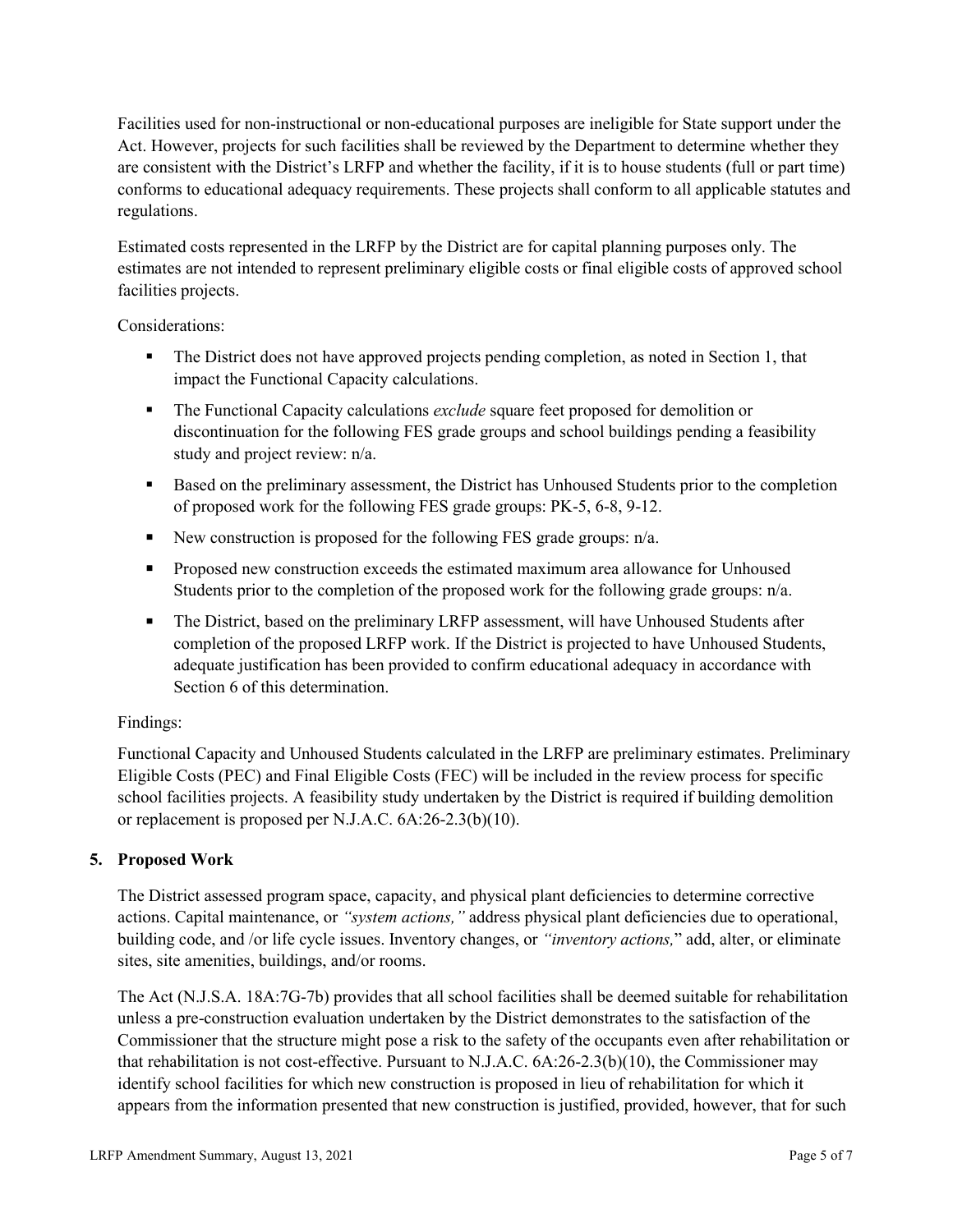school facilities so identified, the District must submit a feasibility study as part of the application for the specific school facilities project. The cost of each proposed building replacement is compared to the cost of additions or rehabilitation required to eliminate health and safety deficiencies and to achieve the District's programmatic model.

Table 5 lists the scope of work proposed for each school based on the building(s) serving their student population. Proposed inventory changes are described in the LRFP website reports titled *"School Asset Inventory Report and "Proposed Room Inventory Report."* Information concerning proposed systems work, or capital maintenance can be found in the "LRFP Systems Action Summary Report."

With the completion of the proposed work, the following schools are proposed to be eliminated:  $n/a$ ; the following schools are proposed to be added: n/a.

| <b>Proposed Scope of Work</b>                                                                  | <b>Applicable Schools</b>                                                              |
|------------------------------------------------------------------------------------------------|----------------------------------------------------------------------------------------|
| <b>Renovation only</b> (no new construction)                                                   |                                                                                        |
| System actions only (no inventory actions)                                                     | Grant (060); Lincoln (070); Ridgefield Park<br>Junior-Senior HS (050); Roosevelt (080) |
| Existing inventory actions only (no systems actions)                                           | n/a                                                                                    |
| Systems and inventory changes                                                                  | n/a                                                                                    |
| <b>New construction</b>                                                                        |                                                                                        |
| Building addition only (no systems actions)                                                    | n/a                                                                                    |
| Renovation and building addition (system, existing<br>inventory, and new construction actions) | n/a                                                                                    |
| New building on existing site                                                                  | n/a                                                                                    |
| New building on new or expanded site                                                           | n/a                                                                                    |
| Site and building disposal (in addition to above scopes)                                       |                                                                                        |
| Partial building demolition                                                                    | n/a                                                                                    |
| Whole building demolition                                                                      | n/a                                                                                    |
| Site and building disposal or discontinuation of use                                           | n/a                                                                                    |

#### **Table 5: School Building Scope of Work**

Findings:

The Department has determined that the proposed work is adequate for approval of the District's LRFP amendment. However, Department approval of proposed work in the LRFP does not imply the District may proceed with a school facilities project. The District must submit individual project applications with cost estimates for Department project approval. Both school facilities project approval and other capital project review require consistency with the District's approved LRFP.

# **6. Proposed Room Inventories and the Facilities Efficiency Standards**

The District's proposed school buildings were evaluated to assess general educational adequacy in terms of compliance with the FES area allowance pursuant to N.J.A.C. 6A:26-2.2 and 2.3.